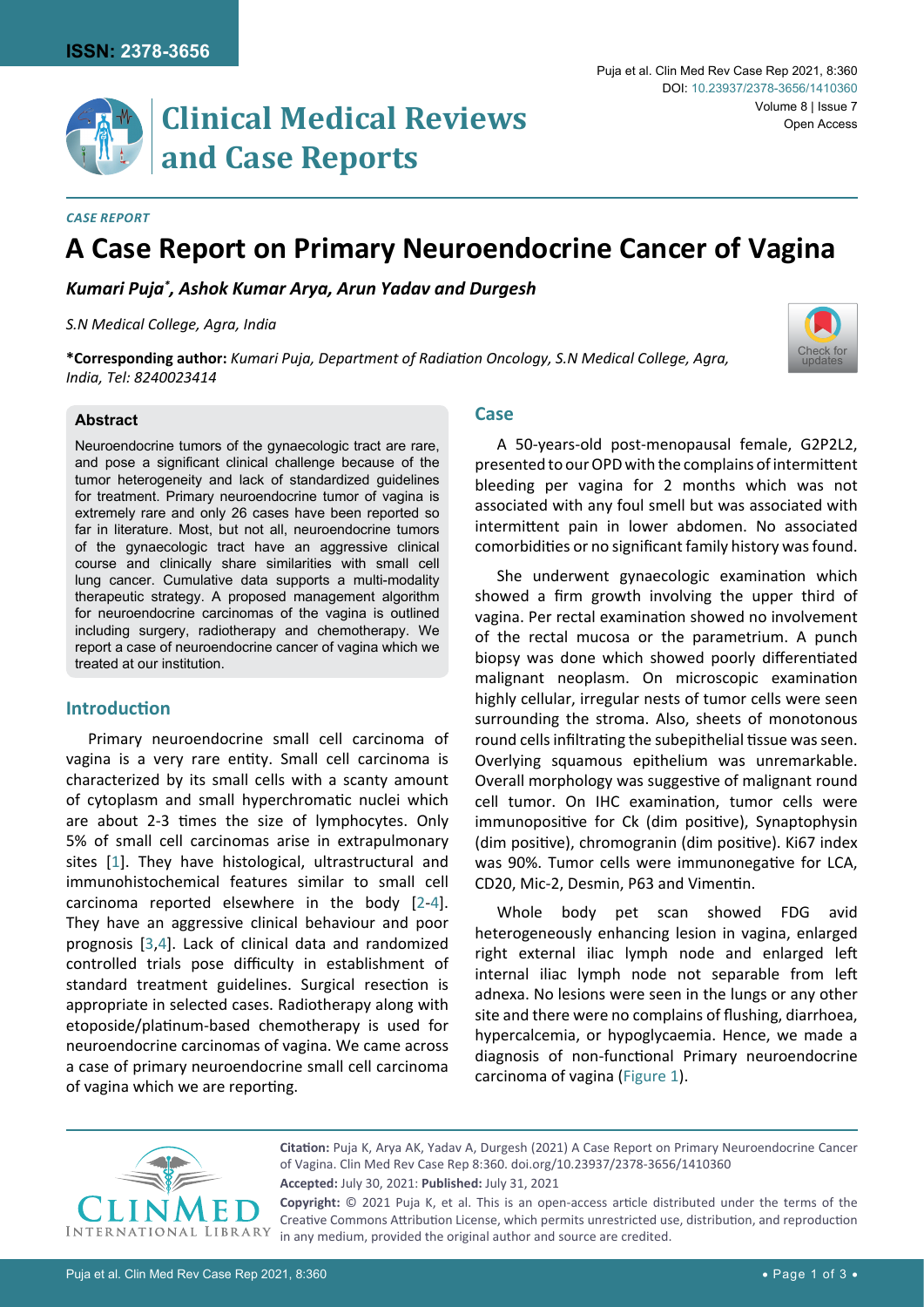<span id="page-1-0"></span>

The patient was sent for surgical opinion but could not be operated due to involvement of lymph nodes. The patient was planned for 6 cycles of combination chemotherapy with cisplatin and etoposide but she was not ready for long term treatment with chemotherapy. So, we treated her with EBRT to whole pelvis by AP-PA fields using cobalt 60 to a total dose of 50 Gy in 25 fractions, 5 fractions per week regimen.

She also received concurrent chemotherapy with weekly injection cisplatin  $35mg/m^2$  and injection etoposide 100 mg/m<sup>2</sup> on D2, D4, D6 three weekly. She became asymptomatic after completion of the treatment. MRI of pelvis was done after 6 weeks of completion of treatment which showed no residual disease.

Patient was kept on monthly follow up after completion of the treatment. She was on regular follow up for three months but then defaulted for 8 months and then presented to us with complains of low back pain, generalised weakness, recurrent vomiting and pain abdomen. On clinical examination, she was icteric, had tenderness in vertebral level L2, L3 and in left scapular region. On pet scan she was diagnosed to have multiple skeletal mets, left paraaortic, abdominopelvic lymph nodes and liver mets. The patient had a significantly deranged liver function test, and low haemoglobin levels so she was kept on supportive care and before any palliative treatment could be given, she died of the disease around 14 months after diagnosis.

## **Discussion**

Primary small cell neuroendocrine carcinoma of female genital tract account for less than 2 % of all gynaecological malignancies [\[1,](#page-2-0)[2\]](#page-2-1). Scully, et al. reported the first case of primary small cell neuroendocrine carcinoma of vagina in 1984 [\[1,](#page-2-0)[4](#page-2-2)]. Rarity of the tumour can be understood by the fact that till date only 26 cases have been registered in the literature [[1,](#page-2-0)[4](#page-2-2),[5\]](#page-2-7). Clinical

profile of patients varies from being asymptomatic to having localized abdominal pain, vaginal bleeding, abdominal bloating or a vaginal mass. These tumors can be either functional or non-functional. Most common age of presentation is around 50-65 years and median survival is 11 months ranging from 4 months to 24 months. These tumors typically have aggressive behaviour and poor prognosis and present with distant metastasis in most cases. Irrespective of clinical stage of presentation, most patients die eventually due to distant metastasis. Owing to the rarity of the tumour, there is a lack of prospective randomized control trials resulting in no standard treatment protocols. A multimodality treatment strategy is recommended, keeping in view the aggressive nature of the disease. Surgery is advocated for cases with small, localized tumors without metastatic disease. Treatment of this tumour is done considering the general guidelines of management for small cell carcinomas of other sites. Patients are managed aggressively with combination chemotherapy of cisplatin and etoposide with radiation therapy including external beam radiotherapy to pelvis up to 45 Gy followed by brachytherapy [[6\]](#page-2-4). Three chemotherapy regimens are usually used for combination chemotherapy, which includes vincristine, adriamycin and cyclophosphamide/cisplatin and etoposide or cyclophosphamide, adriamycin [\[7\]](#page-2-5). Topotecan, Paclitaxel and Bevacizumab combination regimen have also been shown to have a significant role in recurrent small cell neuroendocrine cancer of vagina [\[8](#page-2-6)]. Recently, gene expression testing is being advocated in order to design customized treatment regimens depending on the characteristics of the tumor. Gene expression testing is designed to specifically determine the expression levels of selected biomarkers within formalin-fixed paraffin-embedded tumor samples. Biomarkers selected for testing are based on extensive literature that strongly supports the gene as a biomarker for a specific drug and for the response